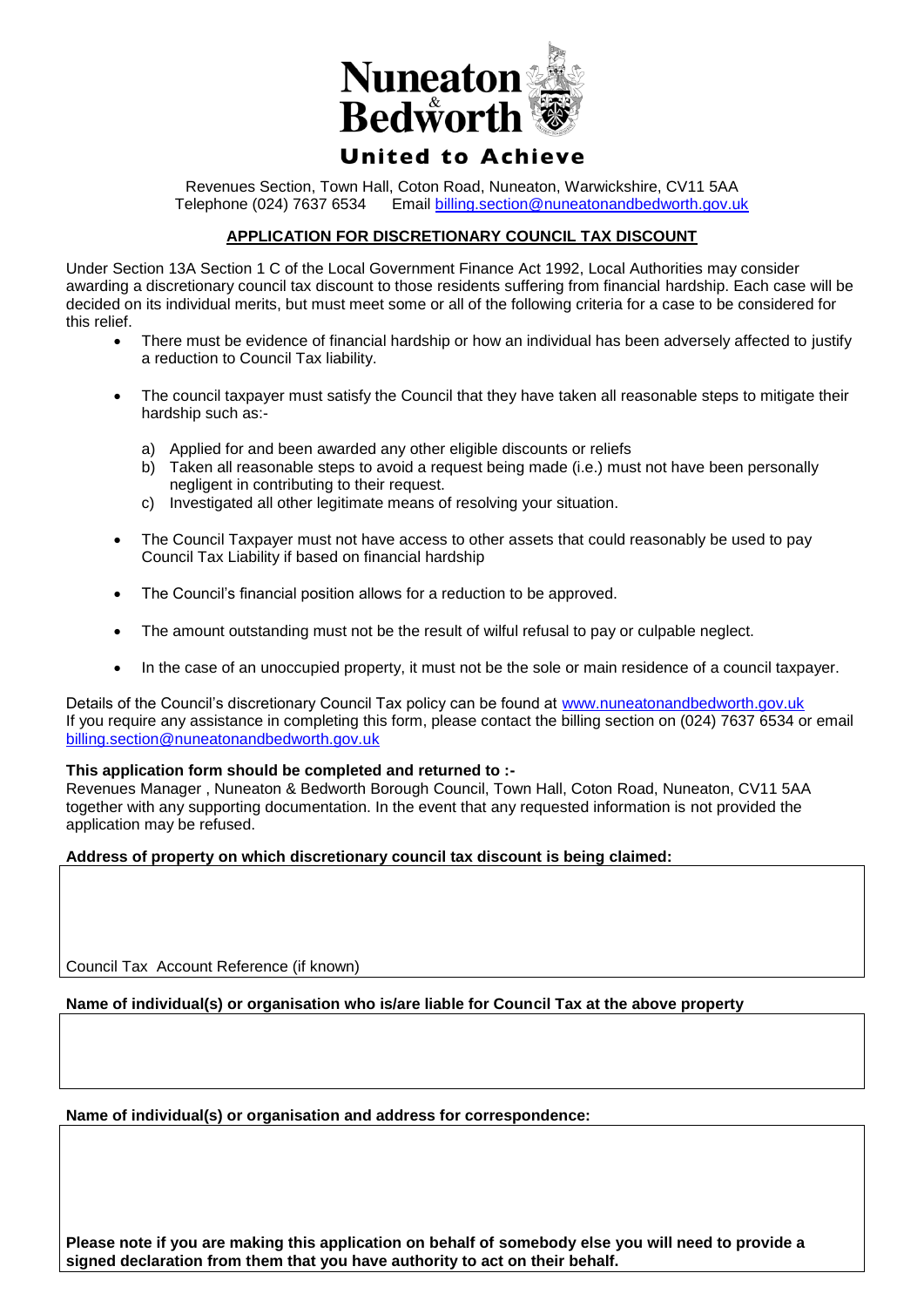## **Reason for application**

(There must be evidence of financial hardship or how an individual has been adversely affected to justify a reduction to Council Tax liability) Please provide reasons that you are unable to pay your council tax liability include with your application form your last 3 months bank statements and full financial breakdown of your income and expenditure in order that your application may be assessed.

## **What steps have been taken to mitigate hardship**

(The council taxpayer must satisfy the Council that they have taken all reasonable steps to mitigate their hardship)

# **Amount of discretionary council tax discount you wish to apply for**

What is the amount  $(E)$  that you wish to apply for ? --------------------------------------------------------------------------------------------------------------------------------------------------------- What period of Council Tax liability does your application cover ?